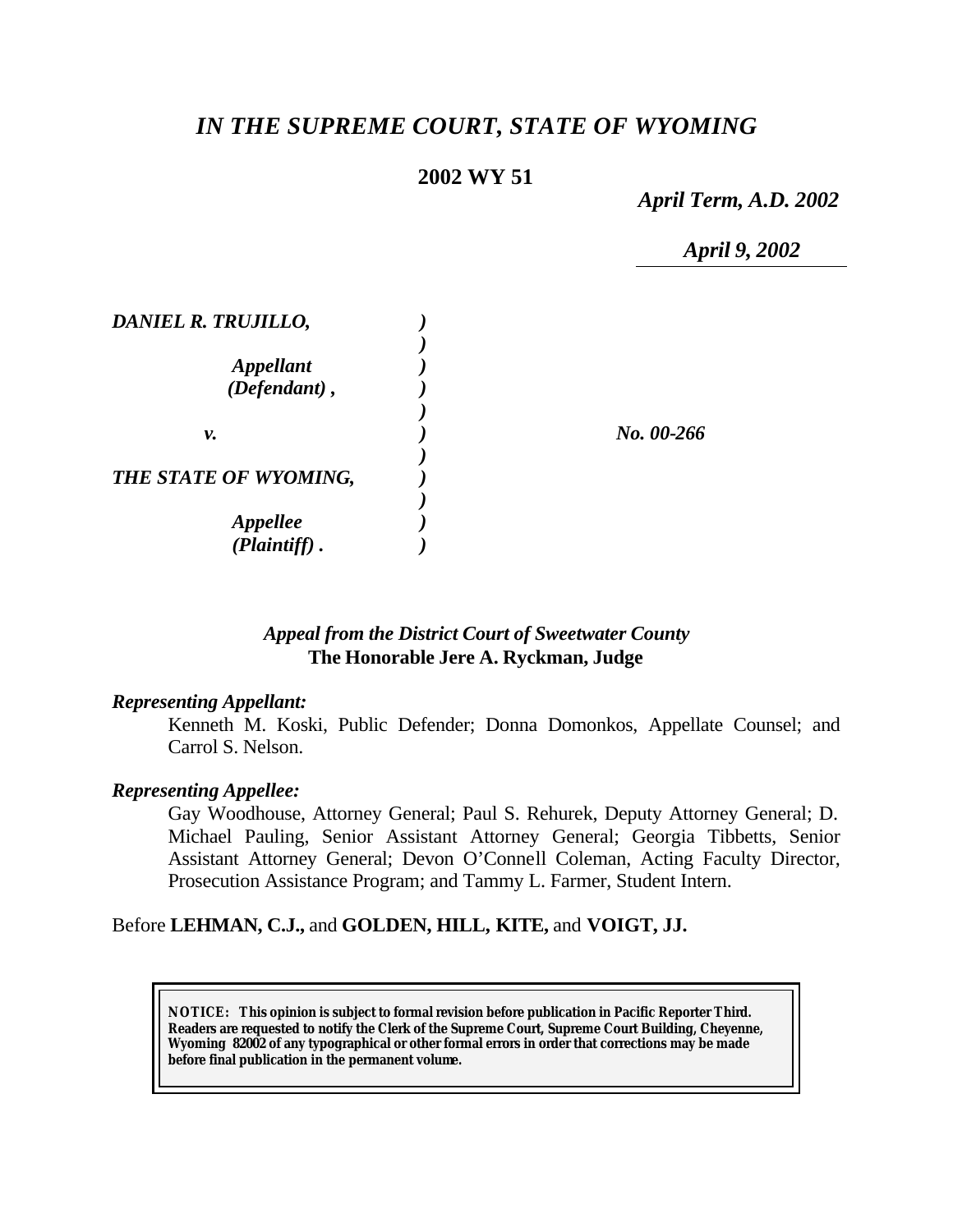#### **LEHMAN, Chief Justice.**

[¶1] Appellant Daniel Trujillo was convicted of aggravated assault and battery in violation of Wyo. Stat. Ann. § 6-2-502(a)(ii) (LexisNexis 2001). Trujillo seeks reversal of his conviction, claiming prosecutorial misconduct during closing argument. We agree that certain statements made by the prosecutor in closing were improper; however, Trujillo has not demonstrated that the improper remarks rose to the level of plain error which would warrant reversal. Accordingly, the Judgment and Sentence is affirmed.

### *ISSUES*

[¶2] Trujillo presents a single issue for review:

Prosecutorial misconduct occurred, denying Appellant a fair trial, when the prosecutor made improper comments and appeals in closing argument with no curative instruction from the trial court.

The State rephrases the issue in this way:

Was Appellant denied a fair trial by the statements made by the prosecutor during closing arguments?

### *FACTS*

[¶3] On April 28, 2000, Daniel Trujillo was convicted in Sweetwater County of aggravated assault and battery in violation of Wyo. Stat. Ann. § 6-2-502(a)(ii)<sup>1</sup> following a four-day jury trial. The evidence the State presented at trial through witness testimony and exhibits indicated that on September 14, 1999, Trujillo found his former girlfriend, Karen Gallegos, in the bedroom of another man, Guillermo "Memo" Barrera. Apparently enraged at discovering Ms. Gallegos asleep in Barrera's bed, Trujillo grabbed her by the hair and then dragged her through the apartment and up a flight of stairs onto a grassy area near the apartment complex. Once outside, while ignoring her pleas to stop, Trujillo repeatedly kicked the minimally clad Ms. Gallegos in the head and ribs with his shoes. Trujillo finally

l

- (a) A person is guilty of aggravated assault and battery if he:
	- . . .

(ii) Attempts to cause, or intentionally or knowingly causes bodily injury to another with a deadly weapon[.]

<sup>&</sup>lt;sup>1</sup> Section 6-2-502 provides in pertinent part: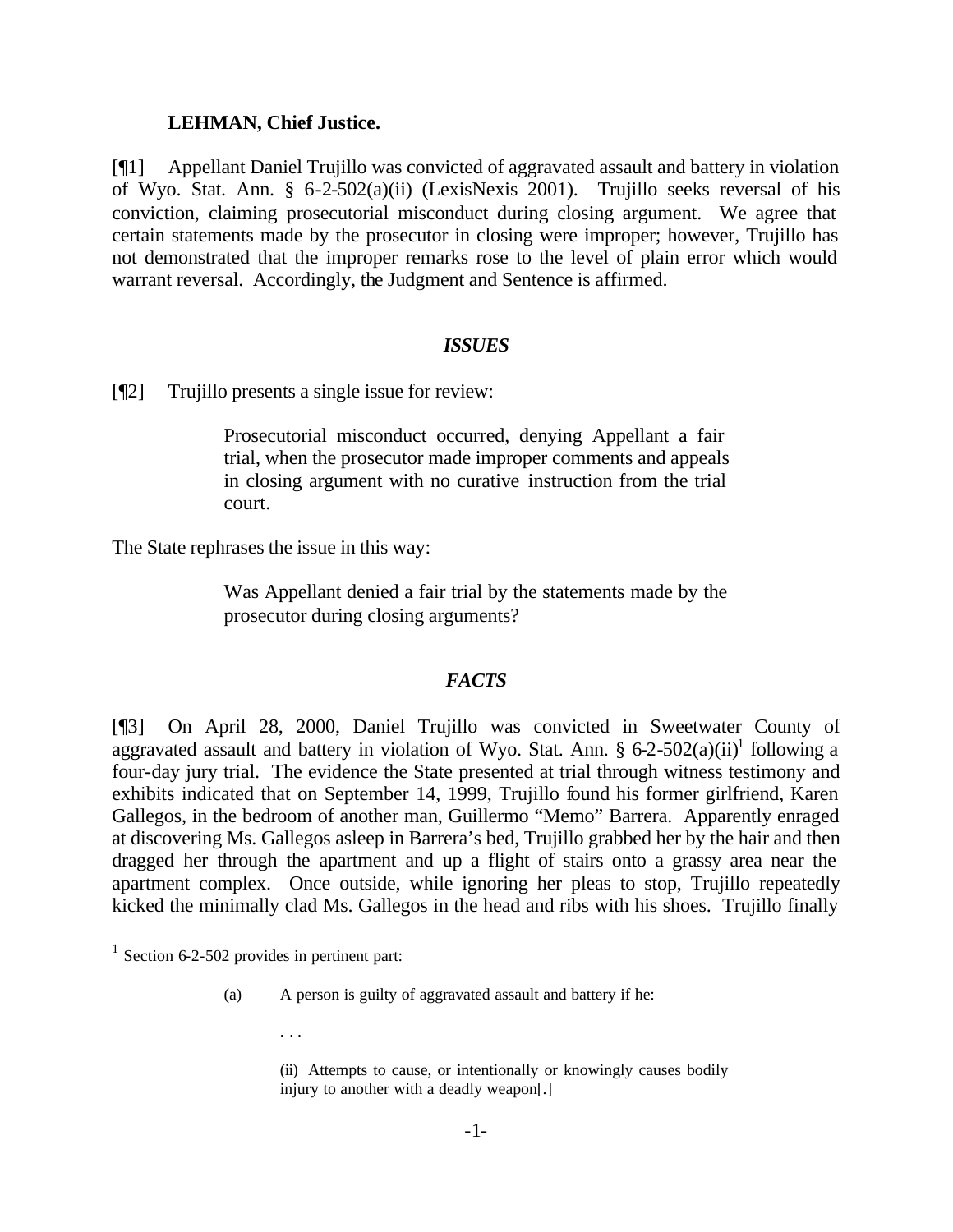ceased the beating after a neighbor yelled at him to stop and approaching police sirens could be heard. Ms. Gallegos suffered multiple cuts and bruises, black eyes, a perforated eardrum and a basilar skull fracture as a result of Trujillo's kicks. Police interviewed Trujillo, the victim Ms. Gallegos, and various other witnesses at the scene. Trujillo was not arrested that evening, but was charged thereafter by the Sweetwater County Attorney's Office with assault and battery with a deadly weapon, the weapon being his shoes. On June 12, 2000, following his jury conviction, the district court entered its judgment and sentence sentencing Trujillo to seven to ten years in the Wyoming State Penitentiary. This timely appeal followed asserting the prosecutor made impermissible statements during his closing argument which denied appellant a fair trial.

#### *STANDARD OF REVIEW*

[¶4] Trujillo made no objection to the prosecutor's closing argument. The general rule in Wyoming is that a failure to interpose a timely objection to improper argument is treated as a waiver, unless the prosecutor's misconduct is so flagrant as to constitute plain error, requiring reversal. *Montoya v. State,* 971 P.2d 134, 136 (Wyo. 1998); *Armstrong v. State*, 826 P.2d 1106, 1115 (Wyo. 1992). A plain error analysis requires the appellant to demonstrate the violation of a clear and unequivocal rule of law, clearly reflected in the record, resulting in the abridgment of a substantial right of the party to his material prejudice. *Arevalo v. State*, 939 P.2d 228, 232 (Wyo. 1997). We are reluctant to find plain error in closing arguments "lest the trial court becomes required to control argument because opposing counsel does not object." *James v. State*, 888 P.2d 200, 207 (Wyo. 1994) (quoting *Taul v. State*, 862 P.2d 649, 659 (Wyo. 1993)).

#### *DISCUSSION*

[¶5] In analyzing claims of prosecutorial misconduct, we consider the prosecutor's argument in the context in which it was made and with regard to the evidence produced at trial. *Taul*, 862 P.2d at 659. Over the years, on innumerable occasions when deciding this issue, this court has approved various portions of the ABA Standards for Criminal Justice sections entitled "Argument to the Jury." Section 3-5.8 pertains to the Prosecution Function and § 4-7.8 to its companion Defense Function. *See e.g. Browder v. State,* 639 P.2d 889, 893 (Wyo. 1982); *Harper v. State,* 970 P.2d 400, 403 (Wyo. 1998); *Montoya v. State,* 971 P.2d at 136; *Mazurek v. State,* 10 P.3d 531, 542 (Wyo. 2000). The Commentary to § 3-5.8 (footnotes omitted) concludes:

> The prosecutor's argument is likely to have significant persuasive force with the jury. Accordingly, the scope of argument must be consistent with the evidence and marked by the fairness that should characterize all of the prosecutor's conduct. Prosecutorial conduct in argument is a matter of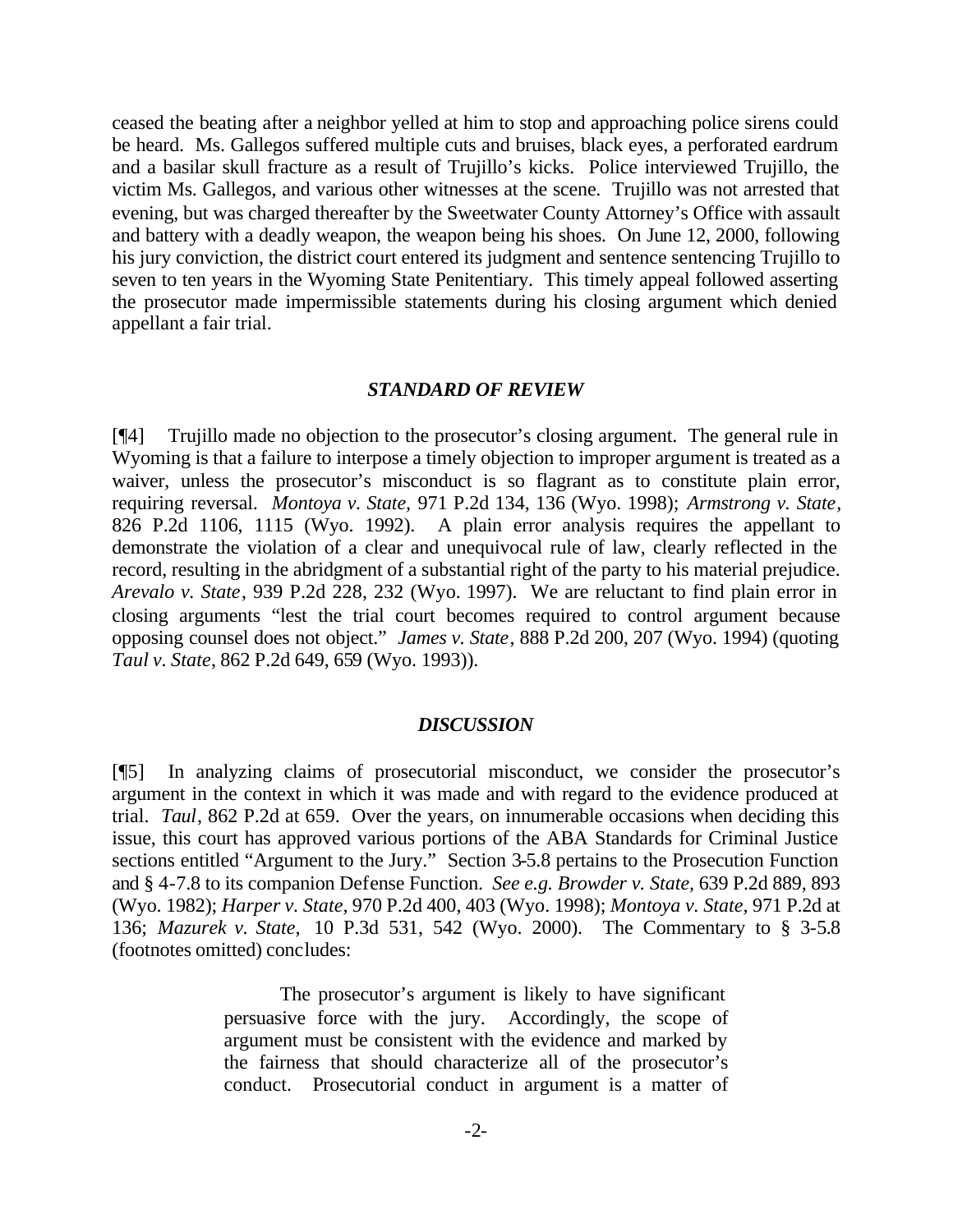special concern because of the possibility that the jury will give special weight to the prosecutor's arguments, not only because of the prestige associated with the prosecutor's office but also because of the fact-finding facilities presumably available to the office. Unfortunately, some prosecutors have permitted an excess of zeal for conviction or a fancy for exaggerated rhetoric to carry them beyond the permissible limits of argument. Of course, a prosecutor must be free to present arguments with logical force and vigor. As the Supreme Court has remarked, however, "while he may strike hard blows, he is not at liberty to strike foul ones." To attempt to spell out in detail what can and cannot be said in argument is impossible, since it will depend largely on the facts of each case. Nevertheless, certain broad guidelines based on the function of argument and the experience of courts in typical situations can be established.

We herein set out *in toto* the applicable Standards that generally delineate the appropriate limits of a prosecutor's arguments to a jury in the state of Wyoming. We again urge all prosecutors, defense counsel, and trial courts to become more familiar with the Standards and accompanying Commentary as well as this court's abundant precedent on the subject and govern their conduct at trial accordingly.<sup>2</sup>

> (a) The prosecutor may argue all reasonable inferences from evidence in the record. It is unprofessional conduct for the prosecutor intentionally to misstate the evidence or mislead the jury as to the inferences it may draw.

> (b) It is unprofessional conduct for the prosecutor to express his or her personal belief or opinion as to the truth or falsity of any testimony or evidence or the guilt of the defendant.

> (c) The prosecutor should not use arguments calculated to inflame the passions or prejudices of the jury.

> (d) The prosecutor should refrain from argument which would divert the jury from its duty to decide the case on the evidence, by injecting issues broader than the guilt or innocence of the

l

<sup>&</sup>lt;sup>2</sup> We also approve Standard 4-7.8 Defense Function, which is virtually identical to the prosecution standard. This court has consistently held that: "Closing arguments are meant to be just that, arguments premised upon the evidence already submitted to the jury. Prosecutors are no more limited in their closing than defense counsel. *They may review the evidence and suggest to the jury inferences based thereon*. The purpose of closing arguments is to allow counsel to offer ways of viewing the significance of the evidence. However, there are limits, not only on prosecutors, but on all attorneys." *Browder v. State*, 639 P.2d 889, 893 (Wyo. 1982) (emphasis added and citations omitted).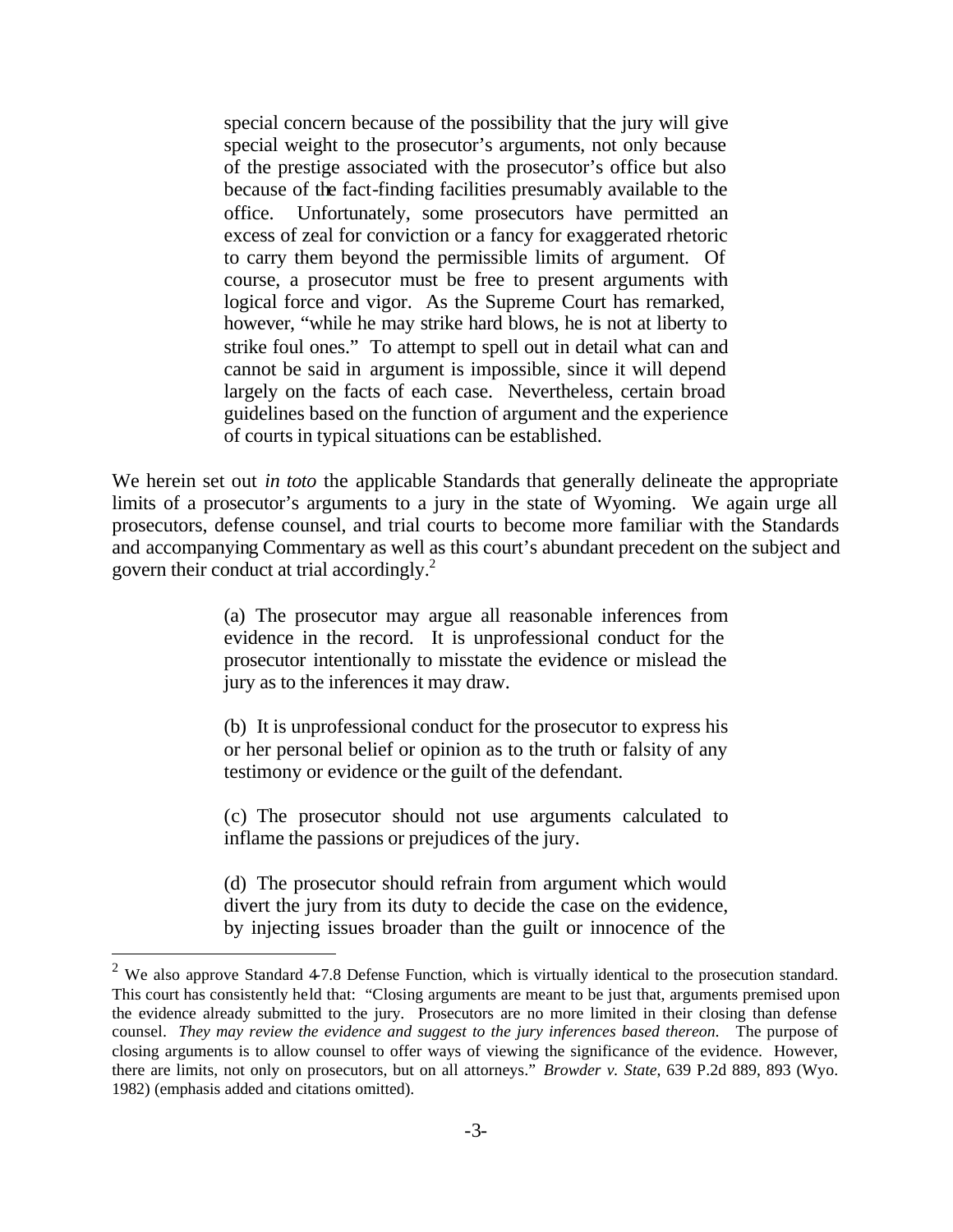accused under the controlling law, or by making predictions of the consequences of the jury's verdict.

(e) It is the responsibility of the court to ensure that final argument to the jury is kept within proper, accepted bounds.

[¶6] With specific regard to subsection (e), this is the view adopted by the United States Supreme Court. The Court, in reviewing a prosecutor's remarks for plain error as a consequence of defense counsel's failure to object at trial, stated, "[w]e emphasize that the trial judge has the responsibility to maintain decorum in keeping with the nature of the proceeding; 'the judge is not a mere moderator, but is the governor of the trial for the purpose of assuring its proper conduct.'" *United States v. Young,* 470 U.S. 1, 10, 105 S.Ct. 1038, 1043-44, 84 L.Ed.2d 1 (1985) (quoting *Quercia v. United States,* 289 U.S. 466, 469, 53 S.Ct. 698, 77 L.Ed. 1321 (1933)). While accepting subsection (e) as an ultimate statement of legal fact, this court continues to believe that:

> The first responsibility for the deterrence of contended improper conduct by the prosecution belongs to appellant's trial counsel. The prompt objection to misconduct allows the trial court to weigh the impact of the comments and assess curative measures. These measures occupy a varied range including: simply sustaining the objection; sustaining the objection and admonishing or instructing the jury to ignore the comments; or, for the most flagrant abuse, ordering a mistrial or a directed verdict for the defendant where proper objections were made.

> The trial counsel initiates the curative process with the decision to object. However, trial counsel, acting as a zealous advocate for his client, may make a tactical decision not to object perhaps from the belief that drawing attention to the prosecutor's comments lends credibility or perhaps because in trial counsel's estimation, the jury has not been swayed by the comment. The fact that such routine strategic decisions are made during the course of a trial supports the well-reasoned rule that failure to object is considered a waiver.

*Dice v. State,* 825 P.2d 379, 384 (Wyo. 1992) (citations omitted).

[¶7] Having herein outlined the general law to be applied, we now turn to the specific remarks complained of to determine whether they rise to the level of plain error. The prosecutor began his closing argument by stating:

> Ladies and gentlemen of the jury, you don't even see this on t.v. You don't see this in the movies. Think for a minute. Has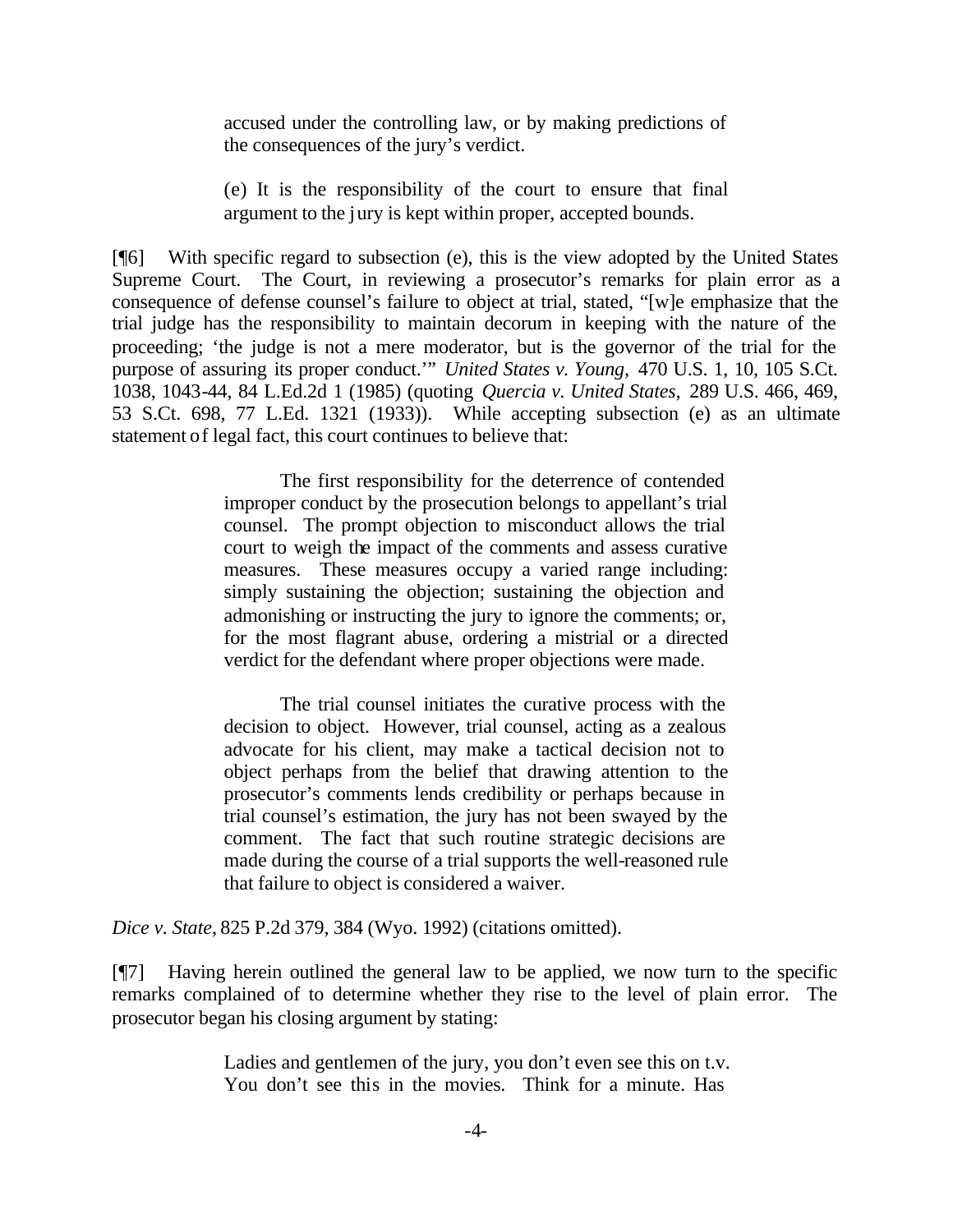anyone ever seen a t.v. show where a man grabbed a woman by the hair and took her down the hall, up the stairs by her hair and threw her down on the ground and kicked her in the face repeatedly? There's [sic] outcries all over the place in this country about the media and how they're showing too much violence, they show shootings, they show punching, but they don't show men kicking women in the head.

[¶8] Appellant characterizes this argument as an improper appeal to the jury's passions and prejudices citing *Armstrong v. State,* 826 P.2d at 1116, and *Hopkinson v. State,* 632 P.2d 79, 145 (Wyo. 1981). It has been stated often by this court that: "The question of the propriety of a given statement is not one that can be decided by reference to a judicial checklist of improper words or prohibited phrases to determine if error is present. Of necessity, each statement must be considered in the context in which it was made and in the context of the evidence produced at trial." *Barela v. State,* 787 P.2d 82, 83 (Wyo. 1990). Essentially, the prosecutor's remarks are a reasonable summation of the evidence adduced at trial and thus were not improper.

[¶9] Next, appellant alleges that the prosecutor's final remarks made during his rebuttal argument constituted an improper "send a message" type appeal to the jury urging them to "remedy society's woes" by convicting the defendant. This court has explicitly disapproved such arguments finding "[t]he fear in allowing such appeals is that the accused will be convicted for reasons wholly irrelevant to her guilt or innocence." *Gayler v. State,* 957 P.2d 855, 861 (Wyo. 1998) (citing *United States v. Monaghan*, 741 F.2d 1434, 1441 (D.C.Cir. 1984), cert. denied 470 U.S. 1085, 105 S.Ct. 1847, 85 L.Ed.2d 146 (1985)). "Jurors may be persuaded by such appeals to believe that, by convicting a defendant, they will assist in the solution of some pressing social problem. The amelioration of society's woes is far too heavy a burden for the individual criminal defendant to bear." 957 P.2d at 861 (quoting *Monaghan*, 741 F.2d at 1441). Similarly, "send a message" arguments by prosecutors to juries are universally condemned. The Mississippi Supreme Court in *Williams v. State,* 522 So.2d 201 (Miss. 1988) simply yet colorfully explained the problem with these arguments:

> The jurors are representatives of the community in one sense, *but they are not to vote in a representative capacity.* Each juror is to apply the law to the evidence and vote accordingly. The issue which each juror must resolve is not whether or not he or she wishes to "send a message" but whether or not he or she believes that the evidence showed the defendant to be guilty of the crime charged. The jury is an arm of the State but it is not an arm of the prosecution. The State includes both the prosecution and the accused. The function of the jury is to weigh the evidence and determine the facts. When the prosecution wishes to send a message they should employ Western Union. Mississippi jurors are not messenger boys.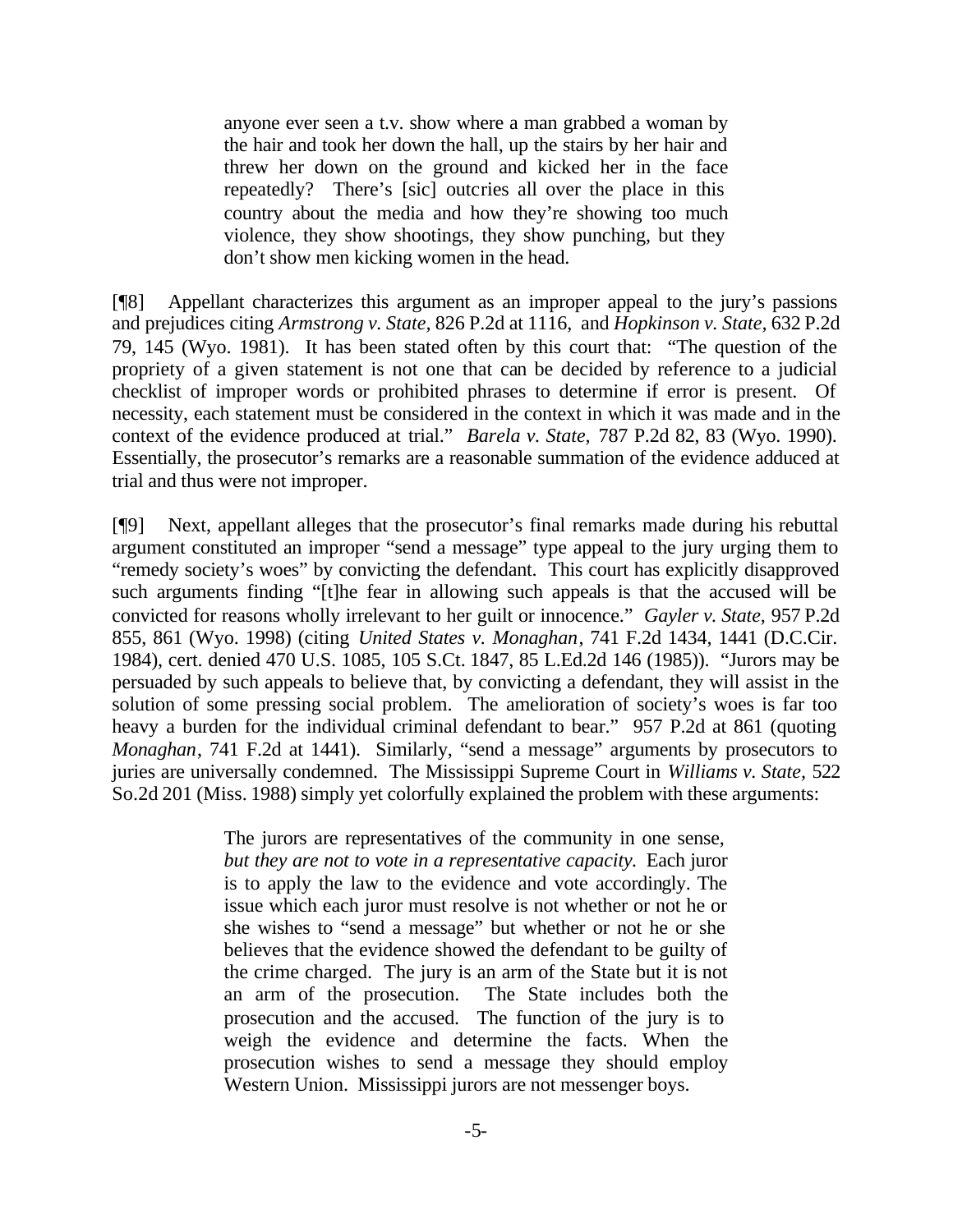*Id.* at 209 (emphasis added).

l

[¶10] In the instant case, the prosecutor's pertinent remarks follow, with the statements specifically alleged as error by appellant emphasized:

> So as I end up, I'll give you a few categories here. You've got wrongs, you've got evils, and you've got crimes, and every day, thousands of each are inflicted on people. Now, there are wrongs that are not evil, and there are evils that are not wrongs. There are wrongs that are not crimes, there are evils that are not crimes, so what we're here for is the latter; the crime. But see, the jury decides whether it's a felony or a misdemeanor. That's why we all stand up when you come in the room. It's all up to you.

> In a few minutes, you're going to go into the jury room, and it's all up to you, and nobody's going to ask how you came to your conclusion, nobody's going to question you. Once we sit down and you go in that room, it's you who decides whether this was battery or an agg—agg assault is what we call it. I'm not asking you—the State is not asking you to find that this man is evil or that he's always a wrong doer or that he commits a lot of crimes. That's not the point here. What we're talking about is the act he committed on that date, and we would submit to you that the act that he committed on that day was wrong, and it was evil, and finally, it was a crime.

> All right. Talked about the declaration, talked about equal justice in the law, and after that, *when we were in a civil war, President Lincoln said all that is required for evil to triumph is for good men to stand by and do nothing.*[3]  *Times have changed, haven't they? All that is required for evil to triumph is for good men to stand by and do nothing. Please. Do something about this. Do something.*

[¶11] As presented, the prosecutor did not explicitly ask the jury to "send a message." His comments taken as a whole can probably more accurately be described as a rhetorical device. Nevertheless, to the extent that they can be construed to make a prediction of the consequences of the jury's verdict, ABA Standard on Criminal Justice 3-5.8(d), they are inappropriate. However, we cannot say that when reviewed under the plain error standard, as

 $3$  The quote, "all that is necessary for the triumph of evil is that good men do nothing" is generally attributed to the eighteen century Irish statesman Edmund Burke.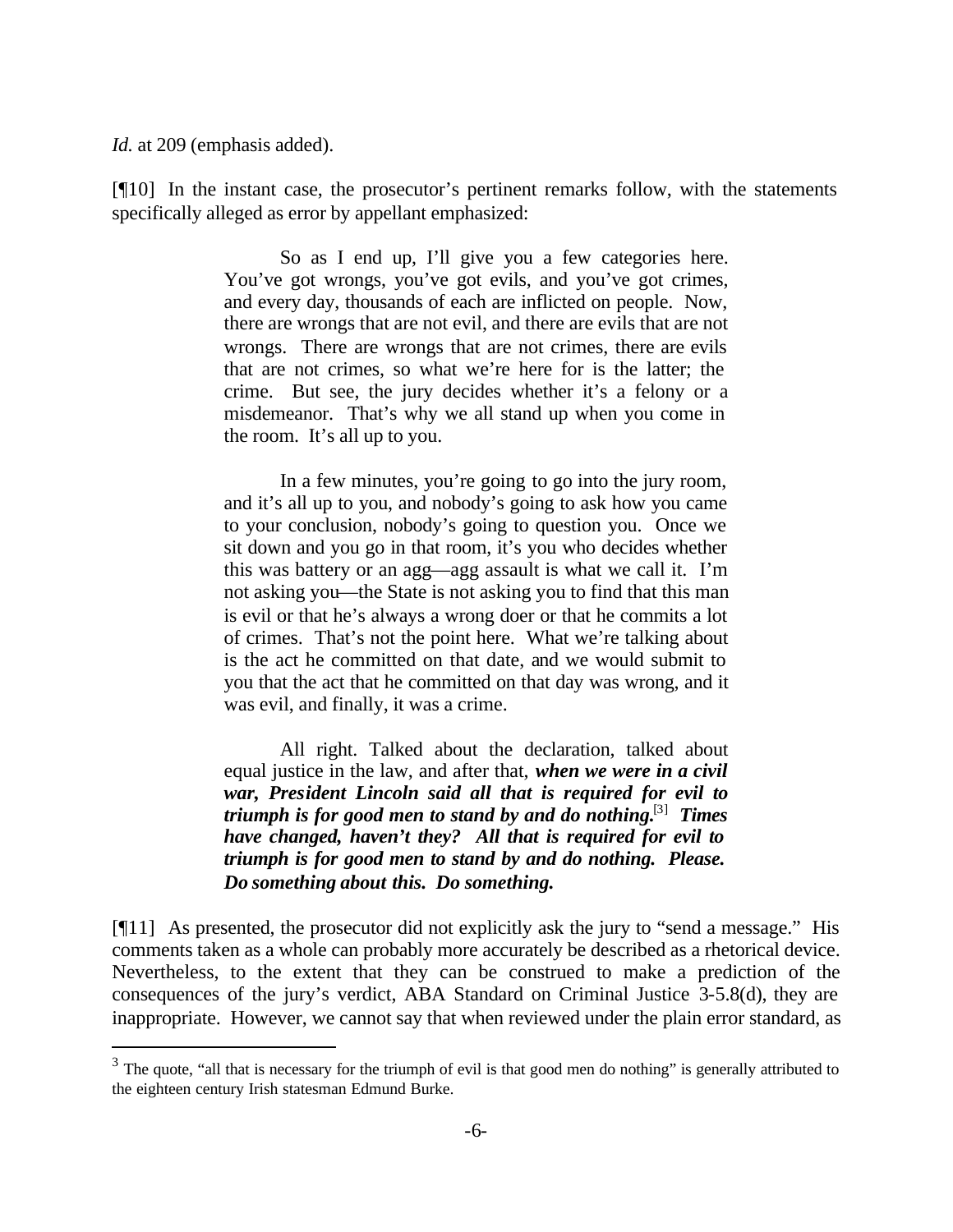required by the lack of contemporaneous objection, the appellant has demonstrated the existence of a clear and unequivocal rule of law which the particular facts transgress in a clear and obvious, not merely arguable, way.

[¶12] Appellant next asserts that prosecutorial misconduct arose from the following statements made when the prosecutor was attempting to explain the concept of "bodily injury" to the jury:

> "Bodily injury" means physical pain or impairment of any physical condition. Look at the pictures and think in your mind, if somebody kicked me in the face twice, would it hurt? Would it hurt?

[¶13] Appellant argues this statement is impermissibly inflammatory because the prosecutor was attempting to place the jurors in the shoes of the victim. This court has disapproved this tactic as inflammatory finding that asking the jury to place themselves in the position of the victim injects into the minds of the jurors issues which are broader than the question of the defendant's guilt or innocence. *Jeschke v. State,* 642 P.2d 1298, 1302 (Wyo. 1982). However, again we do not find that the quoted remarks fit that mold sufficiently such as to transgress the rule in a clear and obvious, not merely arguable, way and thus do not rise to the level of plain error.

[¶14] Lastly, appellant complains of the following closing comments by the prosecutor:

Well, finally, I guess the most disturbing defense argument was she deserved it. She deserved it. She shouldn't have been at Memo's. Does anyone deserve this? Is there any human being that should be treated like this? He just went there to help. Just went there to get her out of this bad situation, but there was no evidence there was a bad situation. The only bad situation was once the Defendant got there, and it took him two minutes to turn the victim from a vivacious bank teller into an almost mortally wounded woman.

Appellant objects that any evidence of the "bad situation" the prosecution refers to in his closing argument was barred from presentation through the granting of the State's motion in limine prior to trial. However, our review of the transcript of the motion hearing on this issue indicates that the trial court indicated it would allow the introduction of evidence as to what the defendant alleged he saw relating to drug use when he went to "Memo" Barrera's apartment on the night in question. Moreover, defense counsel had asserted in his opening statement that:

> At that point, Danny realized where Karen was, went into the bedroom and pulled her out of there, which he—he fully admits